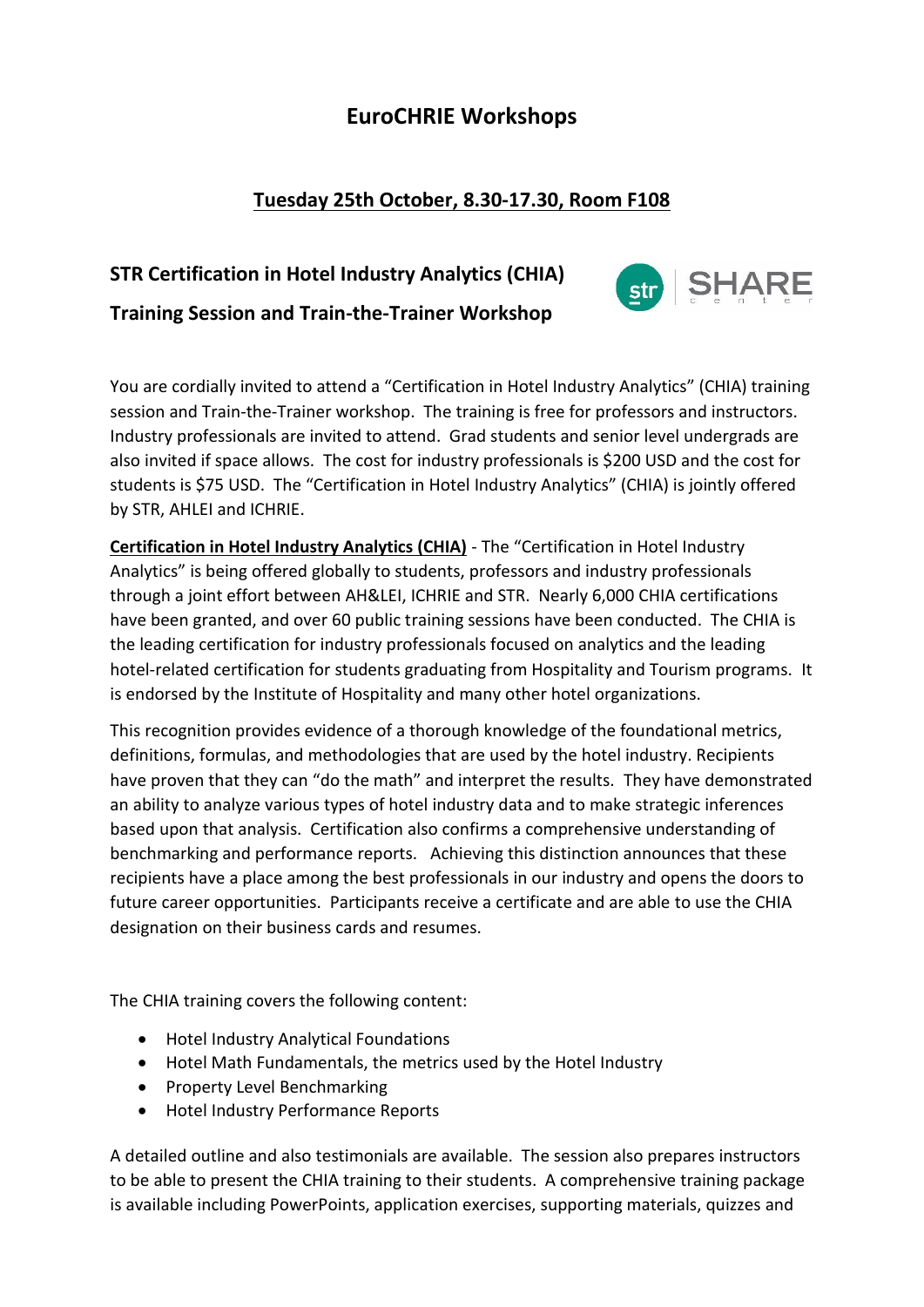practice exams. It is easy to personalize the training related to a specific area of the world or for the specific needs of a school, company or organization.

**Workshop Details and Registration** – Room F108 at Budapest Metropolitan University will open on Tuesday at 8:30 am. The workshop will begin at 9:00 am and end at 5:30 pm. There will be coffee/drink breaks and a break for lunch at around 12:00. Breakfast will not be provided. Dress code is business casual. Training materials will be made available to participants prior to the session. It will be optimal for participants to review the training material prior to the session if at all possible. Please bring the training materials with you to the workshop on a laptop, or you can bring them in hardcopy format. There are a lot of slides so if you create hardcopies of the PowerPoints, you might want to print multiple slides per page and use both sides of the page. Training will be presented in English. Once you have completed the training you will have the opportunity to take the CHIA exam online at your earliest convenience. It is a 50 question multiple choice test with a 90 minute time limit. Upon successful completion (70% or greater), you will receive your CHIA certificate.

If you would like to reserve a seat or if you have questions, please contact [sharecenter@str.com.](mailto:sharecenter@str.com) Space is limited, so if you are interested, please let us know ASAP and we will hold a seat for you. Industry professionals can reserve a seat by emailing Phyllis Lamar at [plamar@ahla.com.](mailto:plamar@ahla.com) We would be delighted to have you join us for an educational and enjoyable experience.

## **Tuesday 25th October, 14.30-17.30, Room F104**



# **HOTS Simulation Train-the Trainer Workshop**

**Facilitators: Dr Anna Kralj and Mike James**

We produce industry leading simulation programs for the hospitality, restaurant and tourism industries. We license our products for educational use and deliver industry training and events. Our hotel simulation program, HOTS, is utilised by education and industry to teach and develop skills relating to operations, revenue management, benchmarking and more.

The HOTS Simulation Train-the-Trainer session will feature an update to the new version of HOTS and introduce how the simulation can be used to deliver revenue management specific courses. This session should be attended by both current and prospective users and will include hands-on practice with HOTS.

For more information about these workshops please email – [info@russellpartnership.tech](mailto:info@russellpartnership.tech)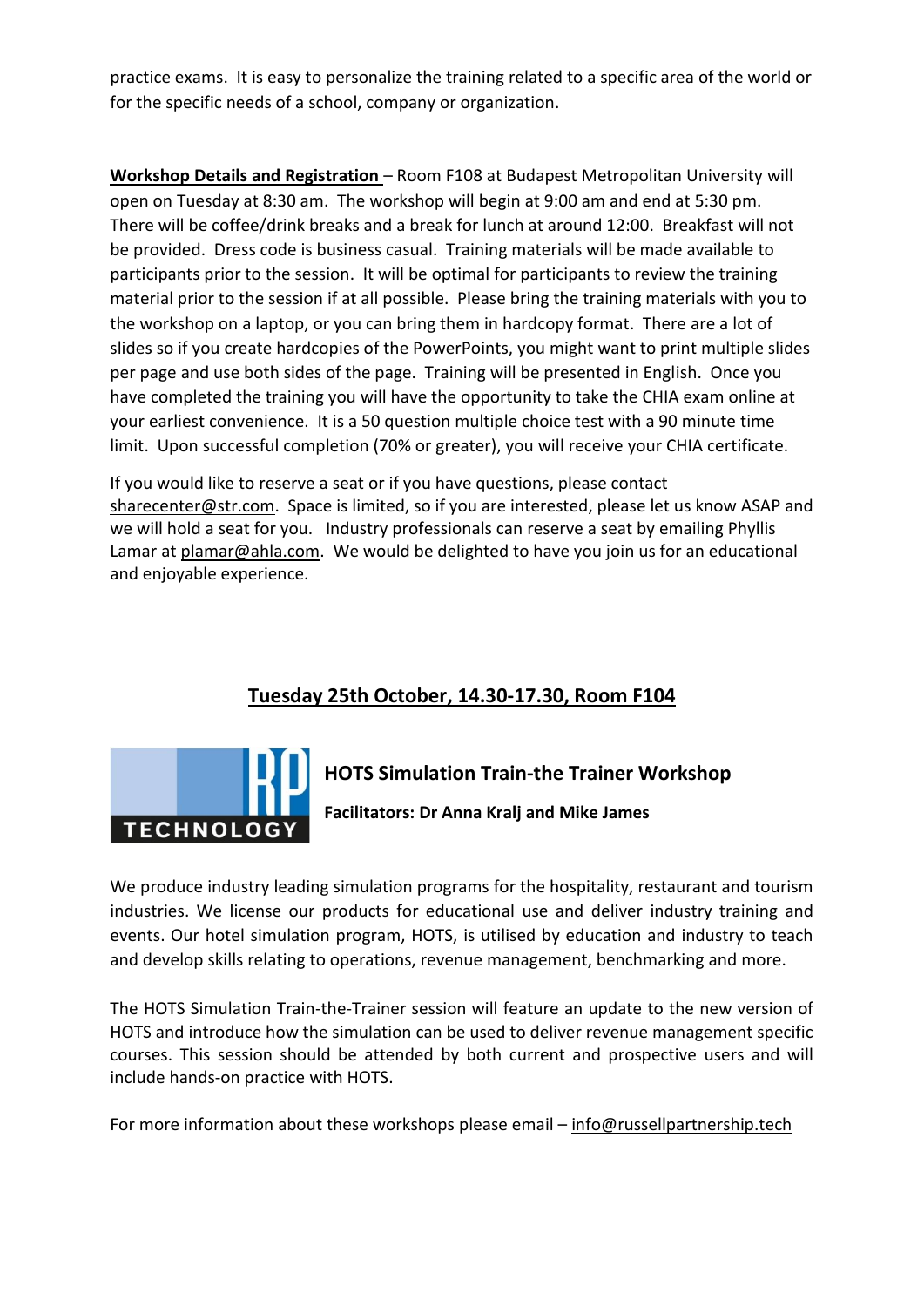**R.E.D GLOBAL** Simulations · Certifications

### **REDGlobal Workshop**

**Using New Generation Simulations for New Generation Students in a New Generation Marketplace**

**Facilitators: Heidi Anaya and Peter Starks**

**T**he REDglobal Foundation provides hospitality business simulations, on a "not-for-profit" basis, as a service to educators, students, and institutions as our global "give-back" for the preparation of future industry leaders.

**D**elivered in over 40 countries, 8 languages, and 10 currencies, new-generation simulations are valued by over 6000 undergraduate and graduate students annually, elevating student engagement, embedding real-to-life learning, and enriching the enjoyment of teaching. They are internet delivered, industry validated, aligned with STR metrics, and grounded in reputation management for social media. Used by hospitality companies and institutions around the globe, new generations simulations help instructors bring real-world learning into class.

**P**eter and Heidi warmly welcome you to this non-commercial, interactive, and lively workshop, providing the following take-ways for educators who already use simulations and for those considering it:

#### **Benefits of Simulations**

1. How do educators, in over 80 institutions, currently blend simulations into undergraduate courses such as: Hotel Operations, F&B Management, Revenue Management, Finance and Accounting, Marketing & Sales, Human Resources, Asset Management, Strategic Management, and Capstone?

2. Why have simulations become so popular in Graduate programs?

3. How do educators use real-world simulation learning to bring STR SHARE Center, CHIA metrics, and benchmarking alive for students?

4. How have simulations impacted student engagement, course evaluations, and program reputation over the last 5 years?

#### **New Generation Simulation Training**

5**.** How do simulation really work behind the scenes?

6. How do instructors easily shape and scale a simulation to their specific course objectives and student level in just a few minutes.

7. How do instructors replicate any market scenario and hotel configuration with just a few clicks?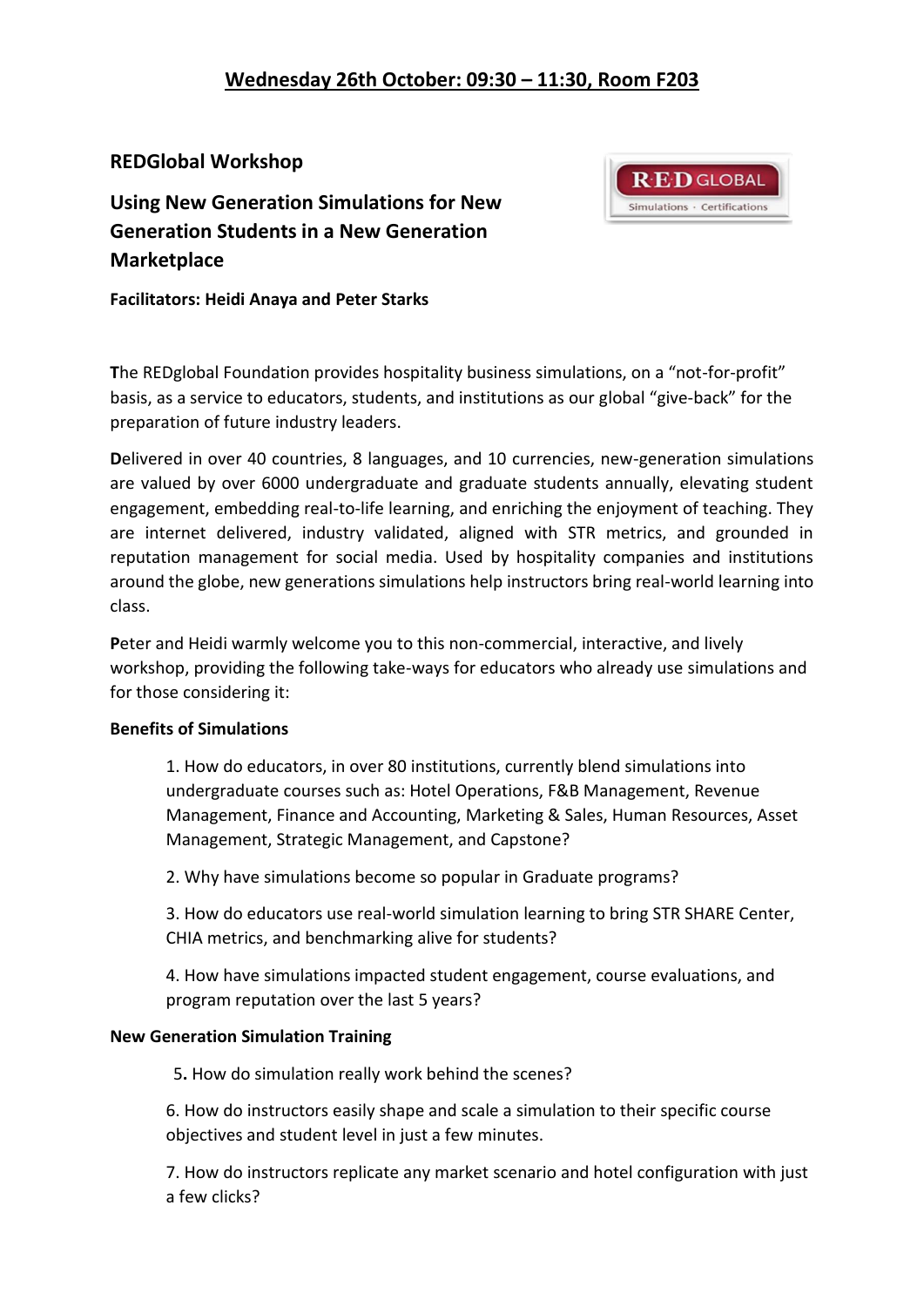- 8. How can students receive complimentary certification to present to recruiters?
- 9. What are the 2016 simulation enhancements in REVsim, HOTELsim, F&Bsim, RATEsim, and PROFsim? And, which simulation is the perfect fit for a course.

#### **The Annual EuroCHRIE Challenge**

9. How does a student team join the Annual EuroCHRIE Hospitality Business Challenge?

 10. How is the Challenge conducted, and what are the benefits for students and the instructor?

**W**e warmly welcome you to join us for a lively meet-up filled with practical information, a hands-on simulation experience, and idea sharing. Attendance is complimentary and prebooking can be made at Eurochriebudpest.wecotravel.hu





 Peter Starks Heidi *Anaya "An instructor who is dedicated to students…… deserves a simulation partner who is dedicated to them both".* 

### **Wednesday 26th October: 09:30 – 12:30, Room F104**

## **Africa - Development or Pure Business from an Educational Perspective**

**Facilitator: Anders Johannes Justenlund**

**Email:** *[ajus@ucn.dk](mailto:ajus@ucn.dk)*



This year's EuroCHRIE Africa Forum deals with the issues related to development projects and business activities on the African continent, which focus on Eastern and Southern Africa. The forum will discuss how researchers/educators, students and industry can collaborate the best way possible to create sustainable solutions in an incommensurable business environment.

What opportunities will this unique context bring to the hospitality and tourism stakeholders who are going to invest in a part of the world, where so many others have failed before them? What is it that academics, business professionals and students need to understand and learn to succeed in future ventures?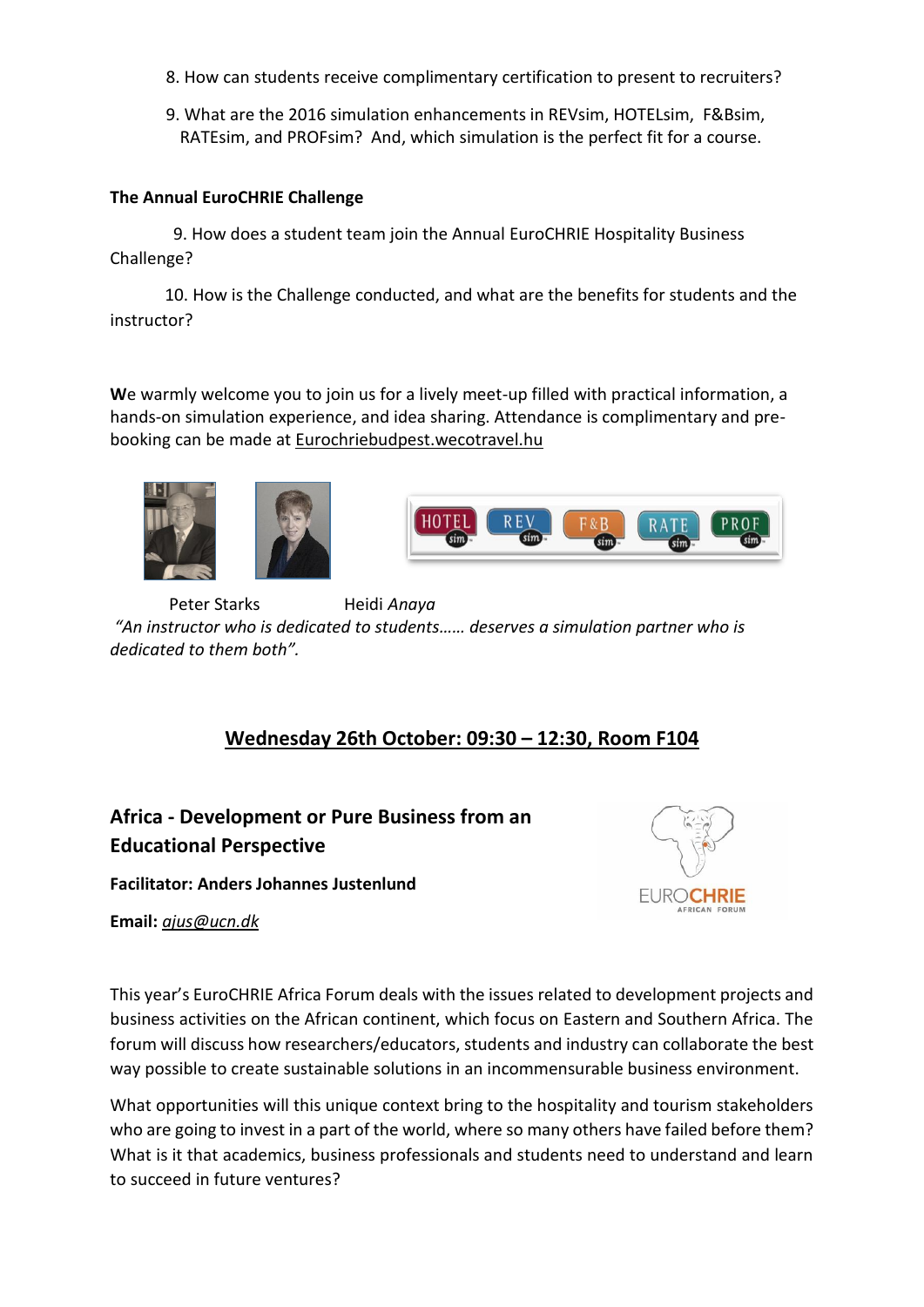Do not miss the opportunity to discuss with four very interesting panelists, who works in different fields, but share the same interest for a continent with unique potentials.

Is Africa only about development projects or is it just pure business, when it comes to education?

### **Learn more during the EuroCHRIE2016 conference, 26 October 2016 – 9.30am-12.30pm in room F104 at Budapest Metropolitan University.**

#### **Forum Speakers:**

**Dr. Robert Newbery - Newcastle University** 



Robert is a Senior Lecturer in Enterprise and Innovation and has worked extensively in Asia, Africa, Europe and North America. He has founded and run a number of entrepreneurial businesses having a PhD, MSc, MBA and BSc.

He is Principal Investigator for a Comic Relief funded project 'Scaling innovative rural distribution for farmer inputs' in Kenya and is developing the Rural Business Network

development concept with colleagues internationally.

Robert is particularly interested in how entrepreneurship is being used for development in both the 'Global North' and 'Global South'.

#### **Mrs. Birgitte Hvingel Jørgensen - University College Northern Denmark**



Birgitte Hvingel Jørgensen is currently a part of the Export- and Marketing programmes at University College of Northern Denmark (UCN). Birgitte is the initiator of the UCN African specialization programme, which is a unique educational programme offered to students, who has an interest in becoming business professional and/or entrepreneur in an African business context. The UCN African programme closely links industry, education, research, and development together.

In recent years, Birgitte Hvingel Jørgensen together with UCN-students has made sure that Danish businesses have had success on multiple African

markets. A prime example that underlines the success of the African Programme, have been the introducing the Danish cider-brand, Mokai to the Tanzanian market. Mokai is now available at selected nightclub venues in Dar es-Salaam. Birgitte Hvingel Jørgensen and UCN have made Africa – open for business for Danish businesses.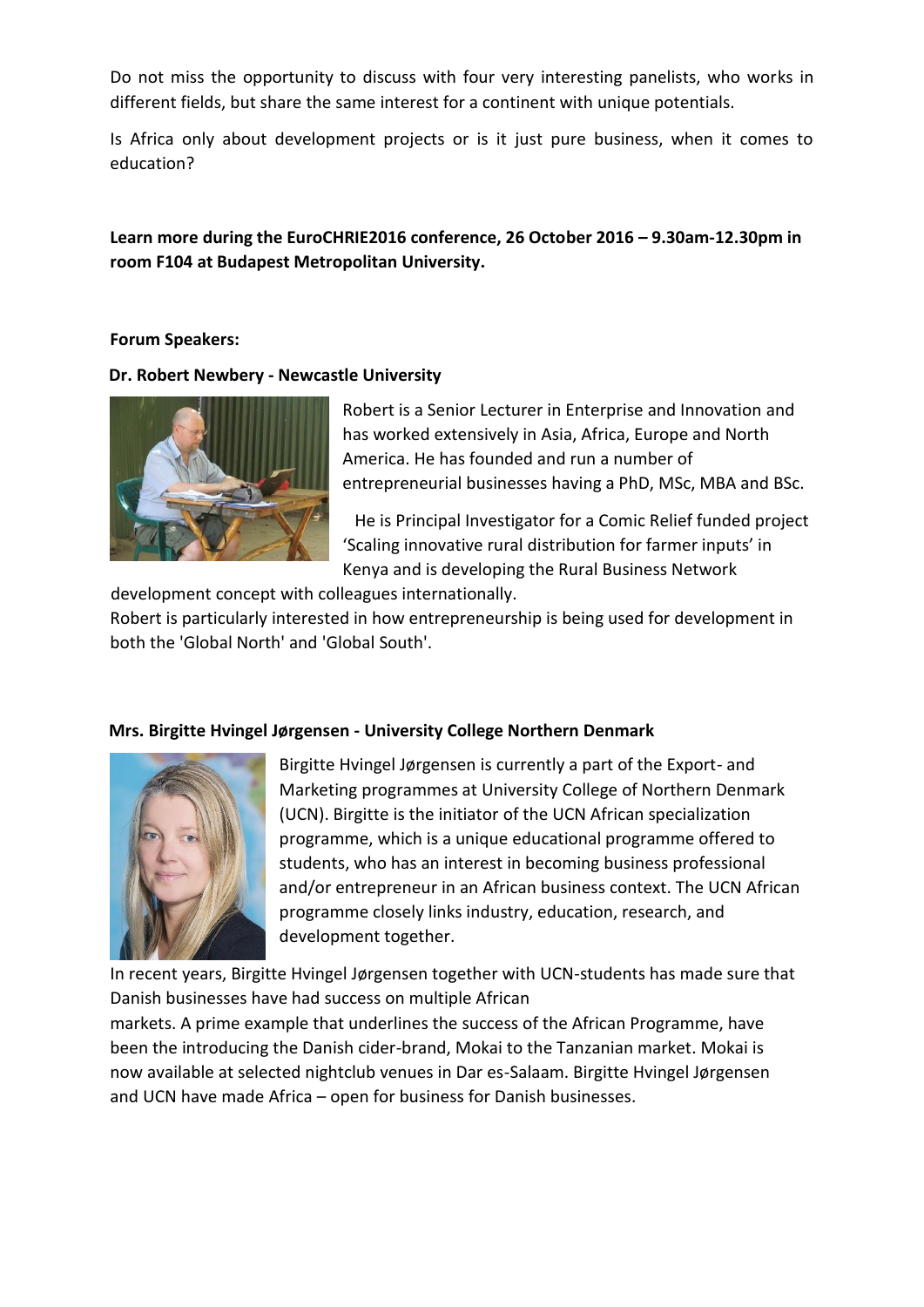#### **Mrs. Susina Jooste - The Private Hotel School**



Susina Jooste, the director of The Private Hotel School in Stellenbosch has an insatiable thirst for knowledge and her passion for the growth of the culinary and hospitality industries have led her to fully embrace the education and training side of this industry. Her Master's degree echoed her determination to contribute to high levels of professionalism and proposed a curriculum framework for ongoing professional development in culinary and hospitality education.

As member of the international advisory board for the American Hospitality Academy, she travels regularly to the AHA-International Hospitality Management Schools as guest lecturer. Susina holds a B. Home Economics (Ed) (University of Stellenbosch), B. Ed Honours (University of Potchefstroom) and Master's Degree (University of Stellenbosch). Susina further completed education programmes at The Culinary Institute of America (New York), as well as short professional courses at Le Cordon Bleu (Paris), and holds the Diploma in Professional Cooking from City and Guilds of London.

#### **Mr. Steve Hood – STR/SHARE**



Steve is Senior Vice President of Research for STR and has been with STR Global for 19 years. Being involved in the original development of the STAR program, Steve is currently responsible for research-related activities and serves as the Founding Director of the SHARE Center. As well as representing STR at global industry and academic conferences related to hospitality and tourism.

Steve also serves on advisory boards and as an honorary professor

for leading international hotel schools. In 2012, Steve was recognised by ICHRIE with the Industry Recognition Award for demonstrated commitment to advance hospitality and tourism education. In 2014, he was recognised by EuroCHRIE with the Nestle Pro Gastronomia Award for demonstrating excellence in training, education and development work in the hospitality industry.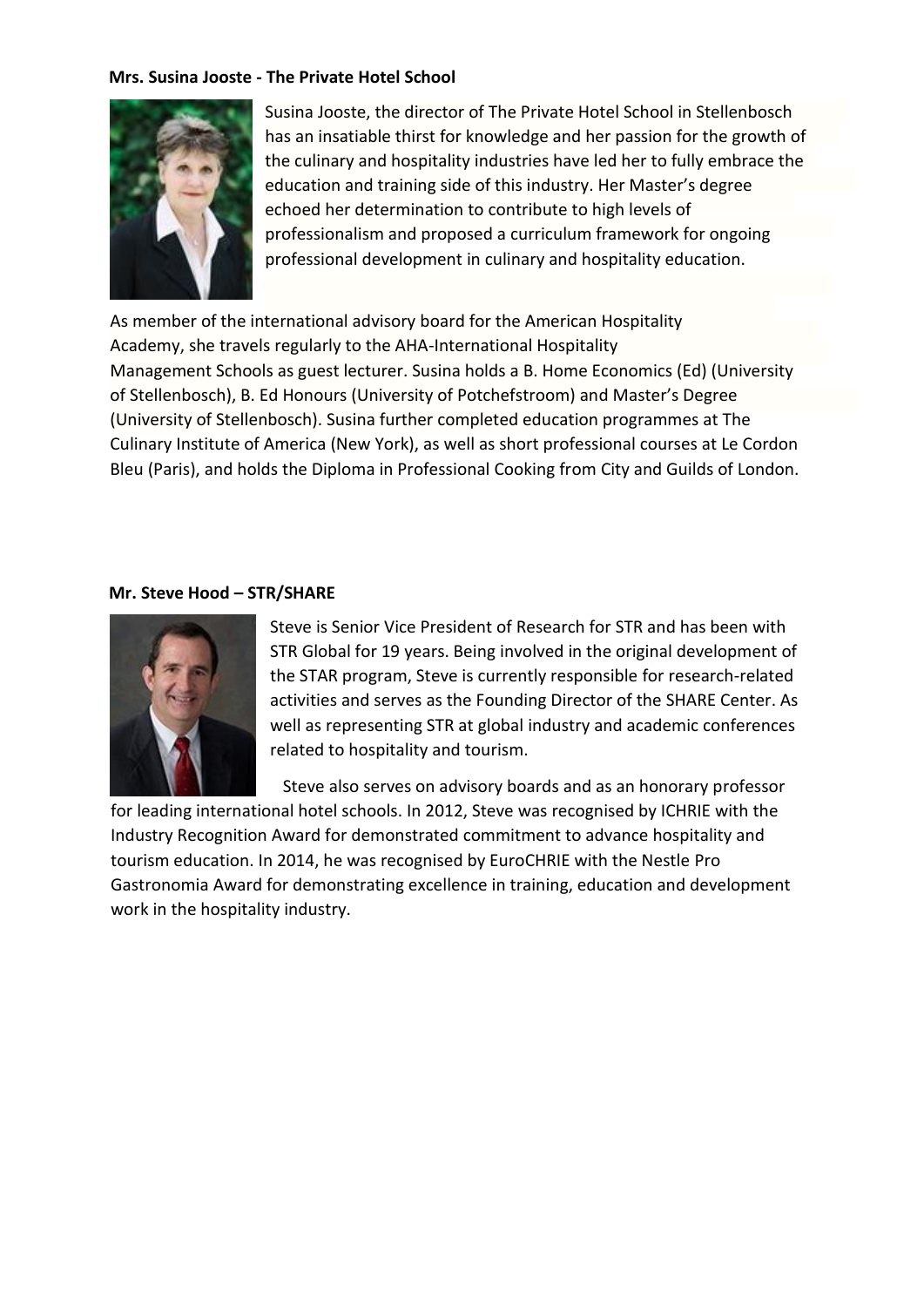### **Moderator: Anders Justenlund – Vice President EuroCHRIE (University College Northern Denmark)**



Anders Justenlund is Business Developer and Lecturer at University College Northern Denmark (UCN) in the department of International Hospitality, Tourism and Hotel/Restaurant Management.

His experience has brought him around the World providing teaching courses, business development consultancy, and keynotes in most parts of Europe, Africa, Middle East, Asia and North America. Anders is specialised in the areas of creative new thinking, innovation didactics and entrepreneurship. He is most passionate about linking his areas of expertise with new learning processes.

This has led to new ways of integrating students into business and research development within the

hospitality industry (e.g. new ways of doing internships).

Anders is a published author and an academic reviewer for several business related journals and publications. He is the former chair of the research committee for the European Network for Business Studies and Languages. Anders seeks to develop business/academic activities within the combination of three areas:

Research/Development, Active Industry Participation, and Student Involvement.

### **Wednesday 26th October: 11.30 and 12.30, Room F108**

### **Leadership Tango**

**Faciliator: Dr Joseph Roevens (NHTV Breda University of Applied Sciences, NL.)** 

#### **Email:** *[Roevens.J@nhtv.nl](mailto:Roevens.J@nhtv.nl)*



This 60 minute workshop is about leadership, not dance. Participants engage in 4 simple walking exercises together with a variety of partners, to the rhythm of Argentinean tango music. You will explore what leadership and followership excellence means for you specifically, both by experiencing it physically, and by sharing your insights verbally. Experience of more than 7 years, and with more than 43 nationalities has proven LeadershipTango's effectiveness in transferring the subtleties of compassionate leadership and careful followership.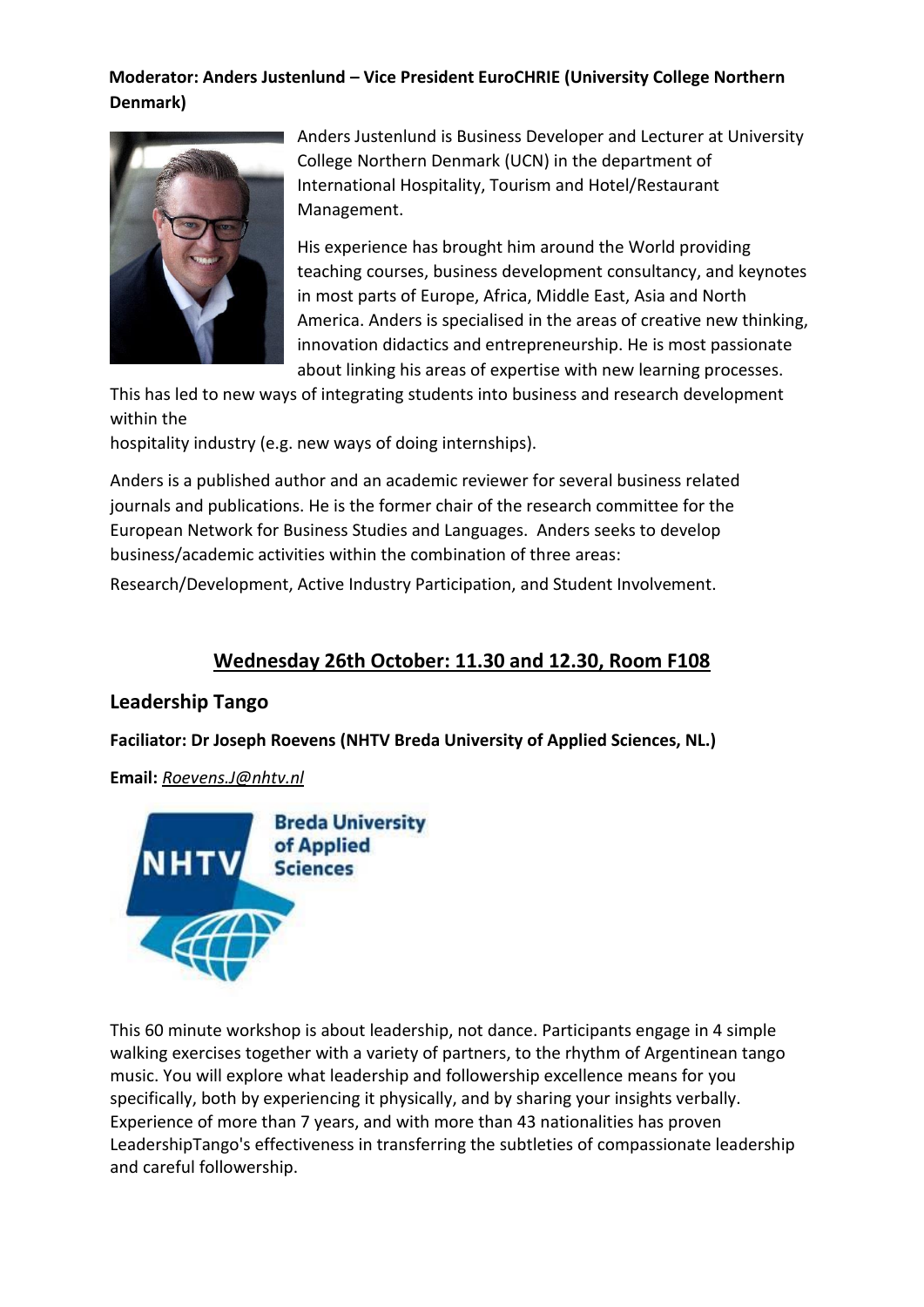## **Thursday 27th October: 11.15 – 13.15, Room F108**



### **Research Methods Workshop**

**In case you have questions about the workshop:** [lizineson@gmail.com](mailto:lizineson@gmail.com) **In case you wish to register for the workshop:** [eurochriebudapest@wecotravel.hu](mailto:eurochriebudapest@wecotravel.hu) **Facilitator: Dr Elizabeth M. Ines** 



**Elizabeth Ineson r**ead Psychology and Mathematics before completing a PhD in Educational Management. She has been awarded fellowship of the Institute of Hospitality and the Institute of Travel and Tourism. In 1999, she won the EuroCHRIE President's award for outstanding achievement and is currently Director of Research for EuroCHRIE and Operations' Manager for the charitable trust, La fondation pour la formation hôtelière whose links span 21 Central & Eastern European countries. Liz's work focuses on experiential and action learning to underpin international research and consultancy through industrial links and staff development. She has conducted over 90 Hospitality research projects and seminars for companies in the UK, USA and Europe and contributed to in excess of 200 publications, conference papers/workshops, short courses, seminars and reports. She was awarded an honorary Professorship by Budapest Business School and she has co-edited seven volumes of International Case Studies for Hospitality, Tourism and Event Management Students and Trainees.

You are invited to participate in this research workshop exemplifies innovative research methods via papers published by a team of international presenters, including:

- $\triangleright$  Experiments and interviews by Mandy Claudia Tom Dieck
- ▶ Online v. on-site data collection by Eva Podovšovnik,
- $\triangleright$  Auto-ethnography by Joseph Roevens,
- $\triangleright$  Hierarchical Linear Modelling by Woody Kim
- $\triangleright$  Design thinking by Xander Lub
- $\triangleright$  Impact Analysis by Steve Hood

A brief discussion on the use, advantages and disadvantages of these methods follows the presentation after which we would welcome input from any other researchers who have recently employed innovative methodology.

Please see below for further details relating to the presenters.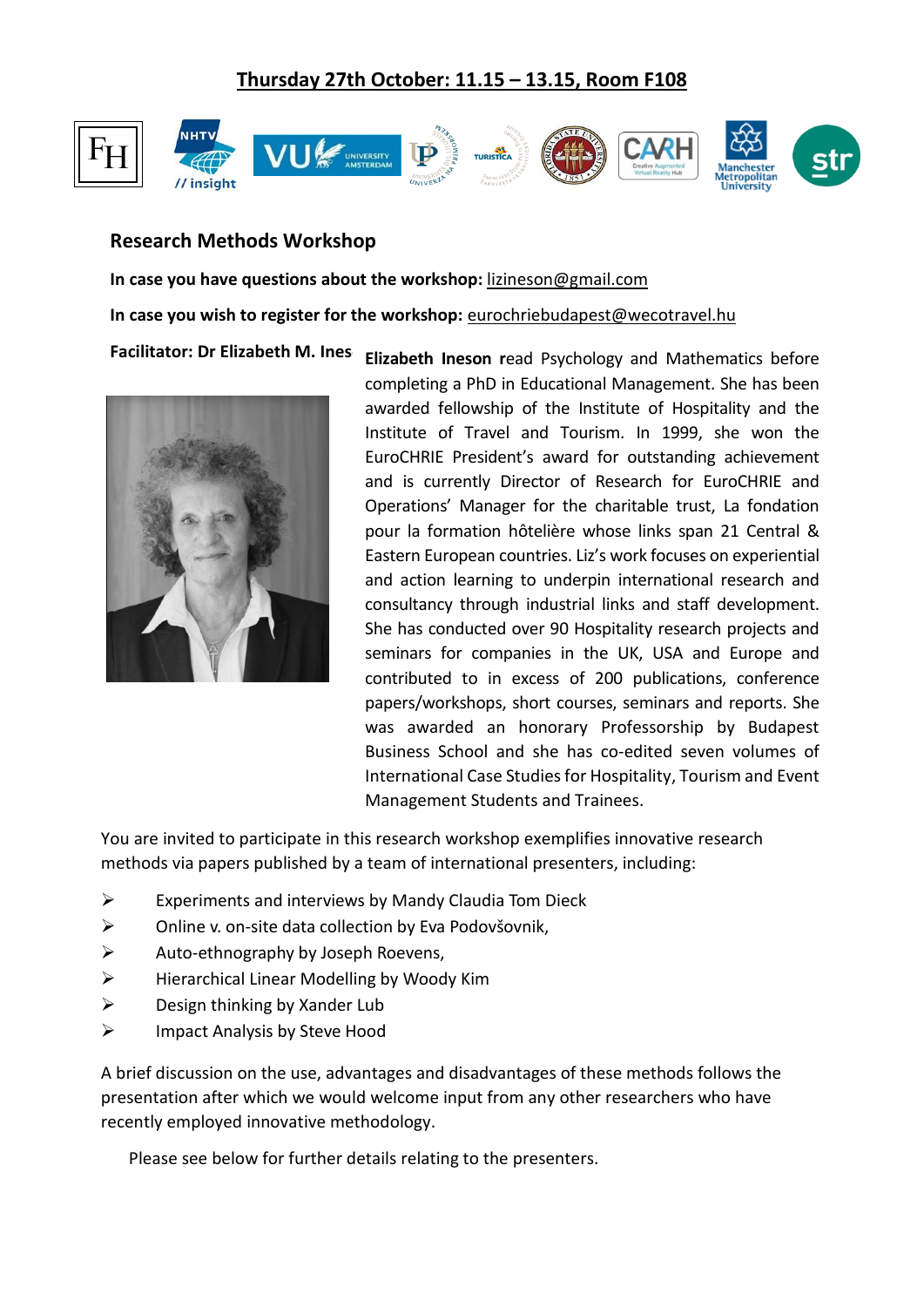

**Dr. M. Claudia tom Dieck** is specialised in tourism and hospitality management with a strong focus on digital tourism including social media and augmented/virtual reality. Coming from a hospitality background, with an education from a leading Swiss hotel management school, she worked in hotels in Malaysia and Germany. She is a project manager at the Manchester Metropolitan University Creative Augmented and Virtual Reality Hub ( [http://www2.mmu.ac.uk/creativear/\)](http://www2.mmu.ac.uk/creativear/) and the Programme Chair of the Annual International AR and VR Conference



**Eva Podovšovnik** is Assistant Professor at the Faculty of Tourism Studies, University of Primorska, Portoroz, Slovenia. She teaches quantitative research methodology, e-tourism and social networks in tourism and is Head of the Commission for students affairs at the Faculty of Tourism Studies. Eva's research activities focus on methodology and quantitative data analysis (segmentation, public opinion research and data mining).



**Joseph Roevens** (BA Cornell, MA Johns Hopkins, PhD Tilburg) teaches, facilitates and coaches participative forms of HRM, Change Management, Decision-making and Semco-style Leadership. He authored several books and articles on Change, e.g. "Organize with Chaos", and developed an innovative approach to Leadership, baptized "Leadershiptango". His approach to research is influenced by phenomenology and the method of embodied participant observation.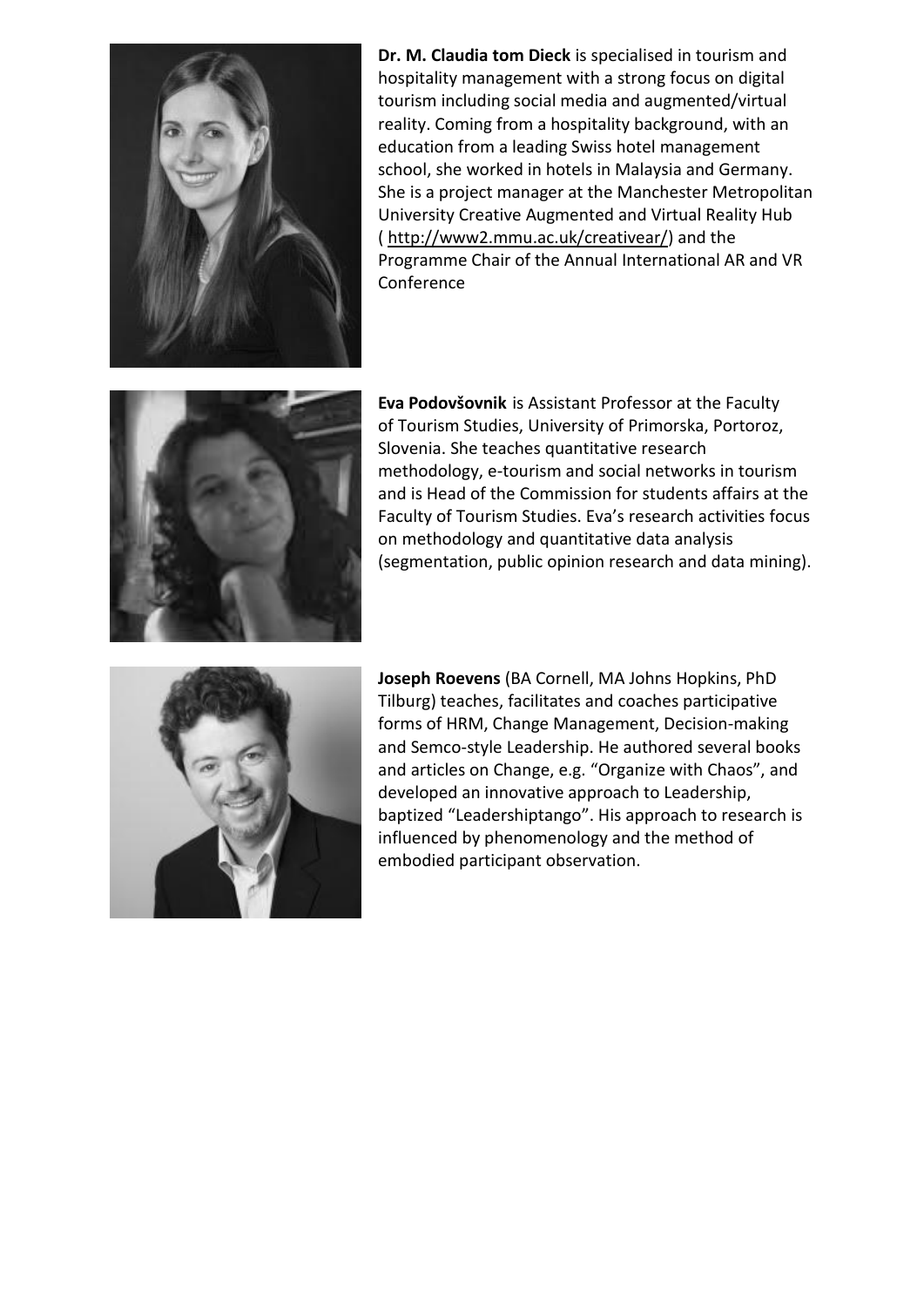![](_page_9_Picture_0.jpeg)

**Woody Kim** is the Robert H. Dedman Professor of Hospitality Management and the Director of the International Center for Hospitality Research & Development at Florida State University. He holds a Ph.D. from Purdue University and taught at universities within the U.S. and abroad for the last 20 years. He published more than 100 peer-reviewed articles and made over 100 conference presentations. In 2011, he was recognized in a JHTR article as  $5<sup>th</sup>$  out of 50 leading hospitality and tourism scholars worldwide in relationship to the productivity at top-tier journals from 2000 to 2009. He has also received the 2004 JHTR Best Article of the Year award from Sage Publication. In 2009, he was honoured with the Institute of Hospitality Education Research Award. Currently, he is an associate editor of the Journal of Quality of Assurance in Hospitality and Tourism. He also sits on the editorial boards of six journals.

![](_page_9_Picture_2.jpeg)

**Xander Lub** is Professor of Hospitality Management & Experience Design at NHTV University, Breda, the Netherlands, AHFM/ Senior Lecturer @ VU University. His research covers Hospitality and Experience and Service Design as well as HRM-related issues Dr. Lub has (co- )authored over 70 papers in the last six years and serves as a reviewer for 5 international journals. His work is published in leading scholarly books and international journals in hospitality and management. In 2013, he received the IJCHM Best Paper Award from Emerald. He has consulted to the industry for years, and has about 21 years of teaching and course development experience in Bachelor, Master, MBA, and Executive Education programmes

![](_page_9_Picture_4.jpeg)

**Steve Hood** is Senior Vice President of Research for STR. He is currently responsible for research-related and represents STR at global industry and academic conferences related to hospitality and tourism. He serves on advisory boards and as an honorary professor for leading international hotel schools. In 2012, Steve was recognised by iCHRIE with the Industry Recognition Award and in 2014, he was recognised by EuroCHRIE with the Nestle Pro Gastronomia Award. STR is the leading authority on lodging industry performance trends and performance benchmarking. In 2011, STR launched the SHARE Center, providing hotel and tourism data and additional resources to nearly 600 universities in 60 countries around the world to support their research and classroom activities. It has helped to introduce the "Certification in Hotel Industry Analytics" and the "Hotel Industry Foundations and Introduction to Analytics" certifications for students, professors and industry professionals, jointly offered by AHLEI and STR.